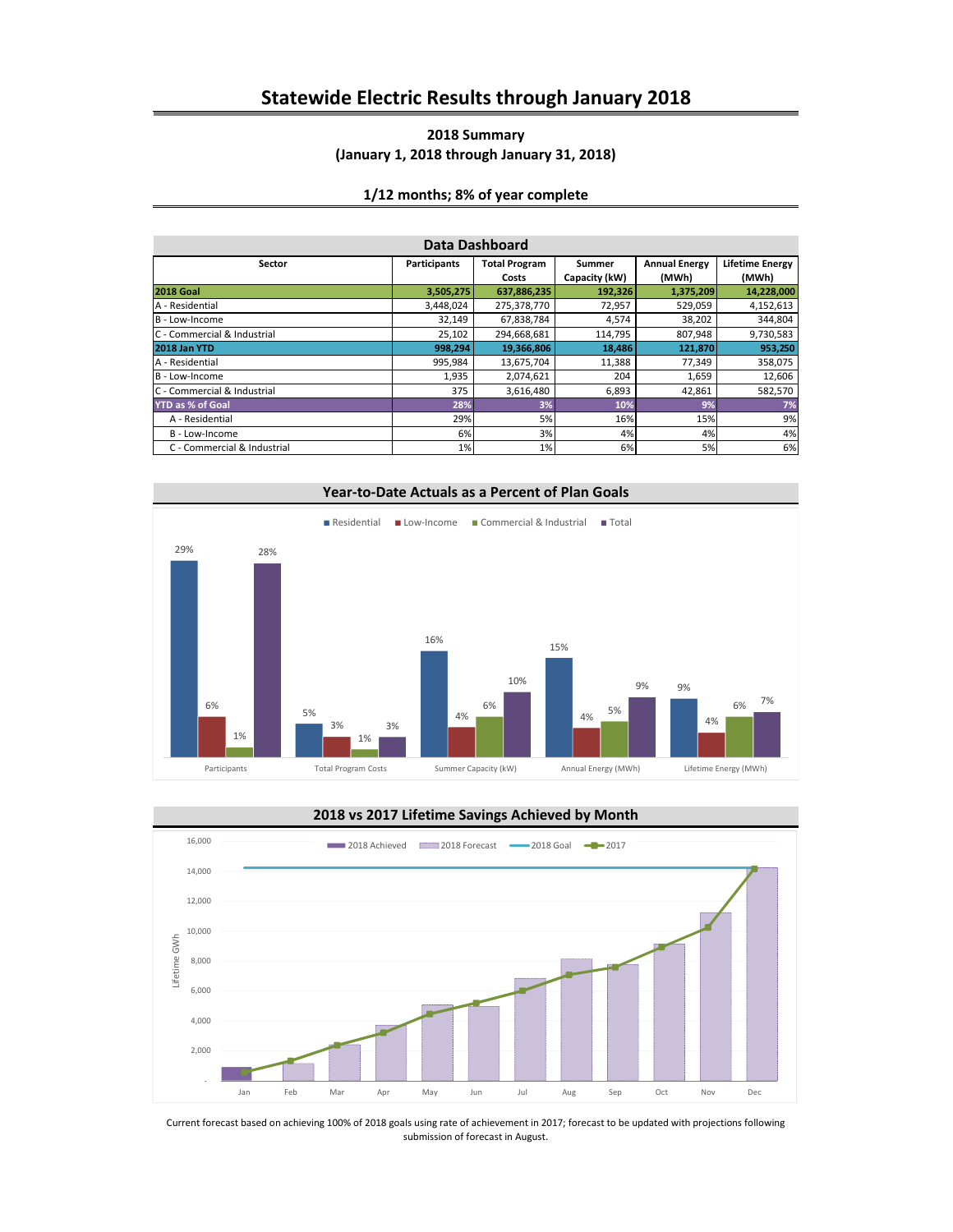# **Three-Year Cumulative Summary (January 1, 2016 through January 31, 2018)**

### **25/36 months; 69% of term complete**

| Data Dashboard                                   |                     |                      |               |                      |                        |  |
|--------------------------------------------------|---------------------|----------------------|---------------|----------------------|------------------------|--|
| Sector                                           | <b>Participants</b> | <b>Total Program</b> | Summer        | <b>Annual Energy</b> | <b>Lifetime Energy</b> |  |
|                                                  |                     | Costs                | Capacity (kW) | (MWh)                | (MWh)                  |  |
| 2016-2018 Planned                                | 10,905,877          | 1,858,216,888        | 577,296       | 4,122,145            | 40,483,538             |  |
| A - Residential                                  | 10,737,170          | 807,804,353          | 236,134       | 1,740,656            | 13,323,450             |  |
| B - Low-Income                                   | 95,967              | 203,573,751          | 14,079        | 117,973              | 1,039,872              |  |
| C - Commercial & Industrial                      | 72,740              | 846,838,784          | 327,083       | 2,263,516            | 26,120,216             |  |
| Cumulative Plan-Term to Date (2018 Jan YTD)      | 10,281,161          | 1,083,203,510        | 484,156       | 3,252,137            | 29,172,684             |  |
| A - Residential                                  | 10,145,652          | 455,189,274          | 233,343       | 1,575,566            | 8,599,842              |  |
| B - Low-Income                                   | 72,932              | 124,554,733          | 12,036        | 92,528               | 827,567                |  |
| C - Commercial & Industrial                      | 62,577              | 503,459,504          | 238,777       | 1,584,044            | 19,745,275             |  |
| <b>Cumulative Plan-Term to Date % of Planned</b> | 94%                 | 58%                  | 84%           | 79%                  | 72%                    |  |
| A - Residential                                  | 94%                 | 56%                  | 99%           | 91%                  | 65%                    |  |
| B - Low-Income                                   | 76%                 | 61%                  | 85%           | 78%                  | 80%                    |  |
| C - Commercial & Industrial                      | 86%                 | 59%                  | 73%           | 70%                  | 76%                    |  |

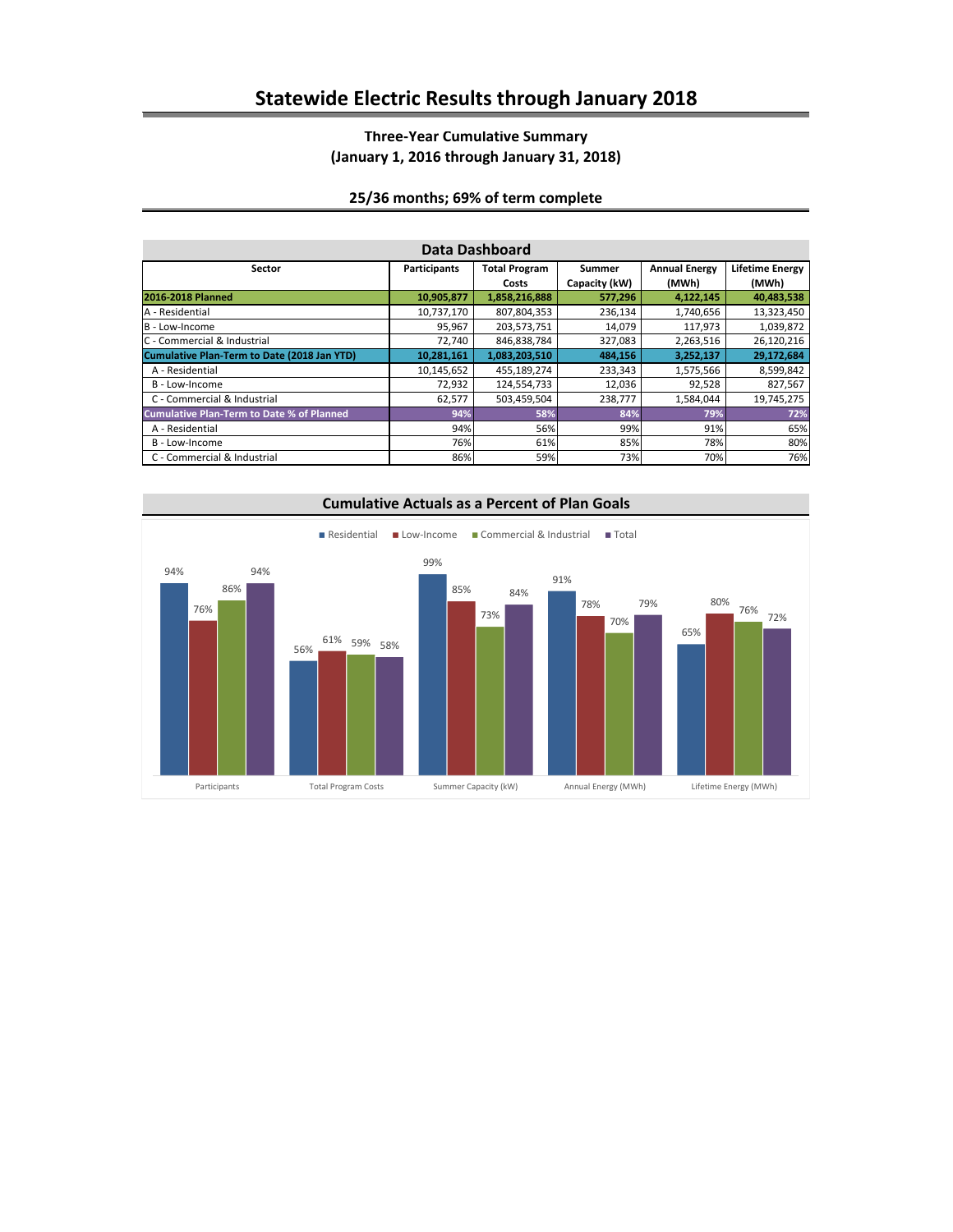### **2018 Summary (January 1, 2018 through January 31, 2018)**

#### **1/12 months; 8% of year complete**

| Data Dashboard              |                     |                      |                           |                             |  |
|-----------------------------|---------------------|----------------------|---------------------------|-----------------------------|--|
| Sector                      | <b>Participants</b> | <b>Total Program</b> | <b>Annual Natural Gas</b> | <b>Lifetime Natural Gas</b> |  |
|                             |                     | Costs                | (Therms)                  | (Therms)                    |  |
| <b>2018 Goal</b>            | 587,688             | 227,895,386          | 29,210,385                | 392,095,621                 |  |
| A - Residential             | 570,163             | 135,516,587          | 15,521,035                | 188,713,983                 |  |
| B - Low-Income              | 10,855              | 45,732,669           | 2,076,231                 | 41,199,509                  |  |
| C - Commercial & Industrial | 6,670               | 46,646,130           | 11,613,119                | 162,182,129                 |  |
| 2018 Jan YTD                | 449,490             | 7,730,092            | 1,812,784                 | 13,693,634                  |  |
| A - Residential             | 449,220             | 3,975,889            | 1,429,409                 | 10,856,044                  |  |
| B - Low-Income              | 213                 | 1,128,786            | 18,120                    | 722,130                     |  |
| C - Commercial & Industrial | 57                  | 2,625,417            | 365,255                   | 2,115,460                   |  |
| <b>YTD as % of Goal</b>     | 76%                 | 3%                   | 6%                        | 3%                          |  |
| A - Residential             | 79%                 | 3%                   | 9%                        | 6%                          |  |
| B - Low-Income              | 2%                  | 2%                   | 1%                        | 2%                          |  |
| C - Commercial & Industrial | 1%                  | 6%                   | 3%                        | 1%                          |  |





Current forecast based on achieving 100% of 2018 goals using rate of achievement in 2017; forecast to be updated with projections following submission of forecast in August.